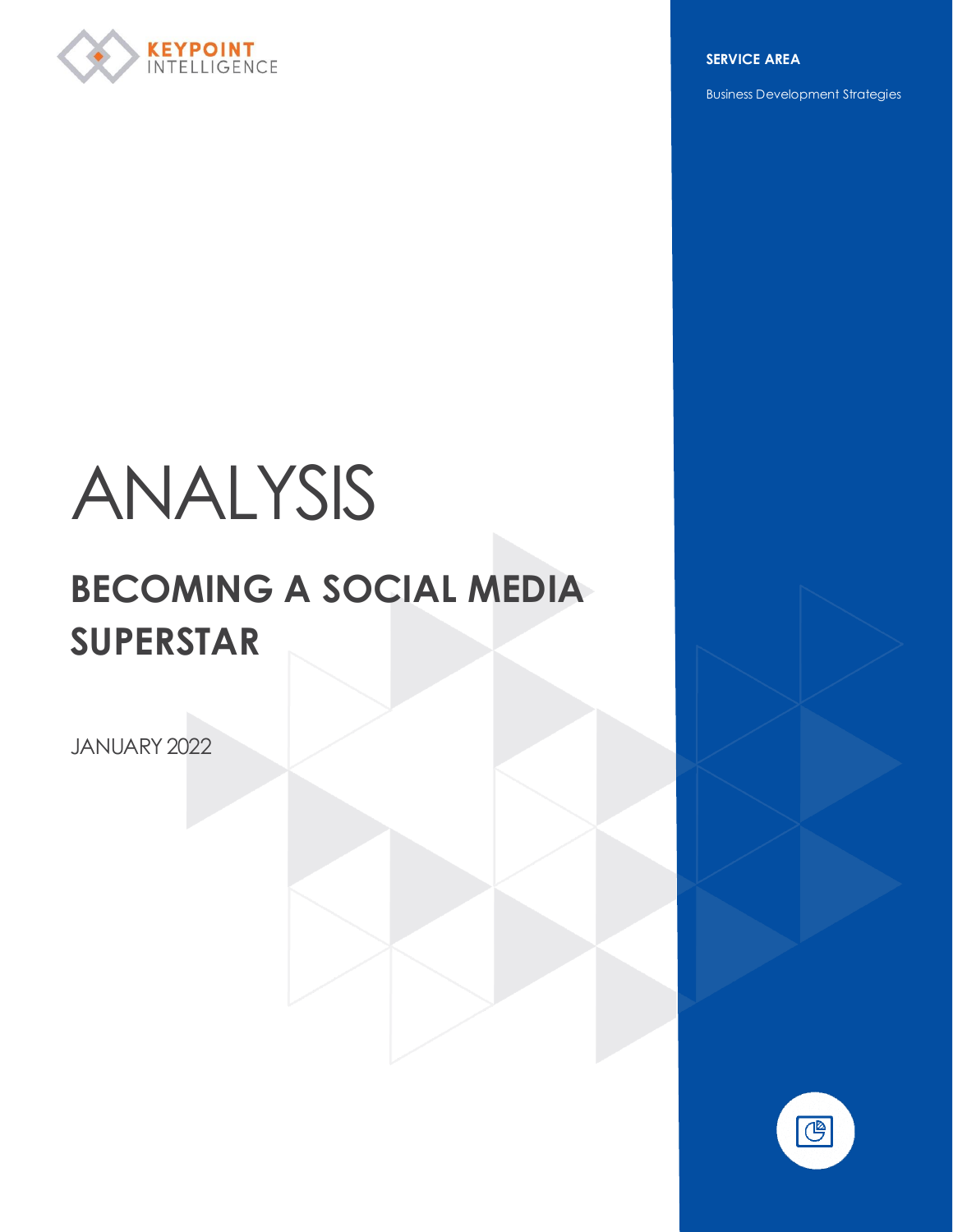# contents

### **Table of Contents**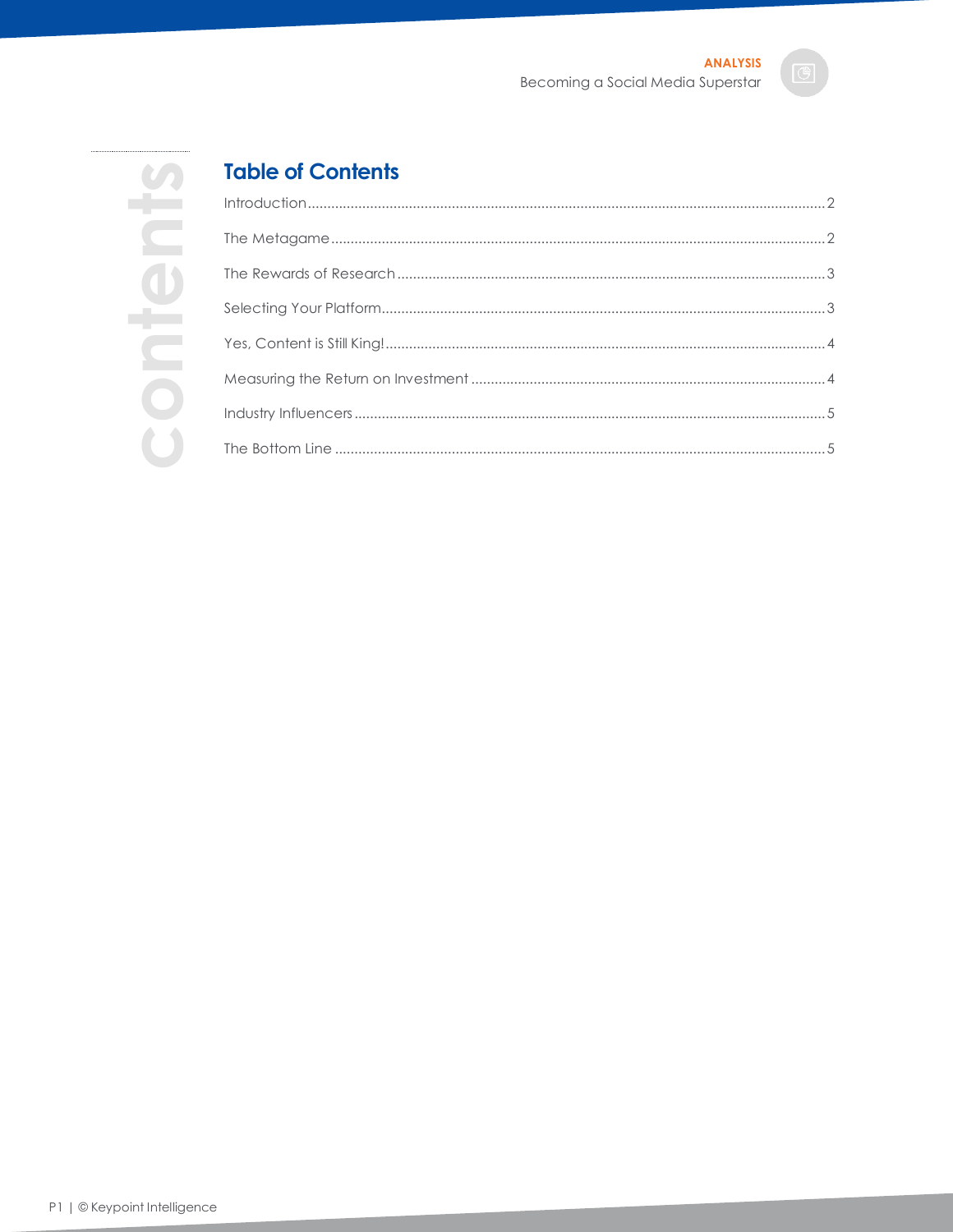<span id="page-2-0"></span>

We have all witnessed the ups and downs of social media over the past several years. Although its reputation is sometimes tarnished by the perception that it is little more than a waste of time, social media has proven to be an effective tool for brand marketing. In fact, today's business climate makes establishing an online presence critical to increasing your brand awareness. Social media provides a distinguished forum with access to the largest crowds imaginable. With that in mind, it's not uncommon for a dose of stage fright to set in when you realize that a social media strategy involves more than simply being active on various platforms.

This article explores some of the most common challenges associated with social media marketing and offers tips on how to navigate them.

### <span id="page-2-1"></span>**The Metagame**

Social media marketing features a level playing field, meaning that businesses of all sizes can compete for mindshare. Every participant is given the same tools and must play by the same rules. Even so, some brands tend to overlook the presence of an unwritten "game within the game," which is more commonly known as the "metagame." The "meta," often considered an acronym for the "most efficient tactic available," was initially associated with the video gaming world. Today, this same term is used to describe trending online strategies and best practices. The metagame doesn't just concern the popularized algorithms we often hear about; it's more closely tied to how social media participants engage. Each platform and the community within it has its own metagame.

As an example of this trend in action, consider the changes we've seen from YouTube. Early in YouTube's lifespan, the most subscribed channels were accounts run by individuals. It was a game of discoverability, as the algorithms favored frequent and consistent uploads for the front page. As a result, the meta (or best practice) was to churn out loweffort content in high volumes, often in the form of daily video blogs or vlogs. Over the years, the focus shifted toward more valuable content of higher quality. As a result, the draw of the platform evolved to include tutorials, video essays, and more. This shift in meta has increased the potential for branded channels to succeed on YouTube.

This information is important as you develop your social media strategy. It's also smart to recognize that your social media account is rented space from the company that provides the platform. These "digital landlords" can (and will) alter the terms and conditions without warning. Abrupt changes to layout, algorithms, and more can factor into how and when your intended audience will see you.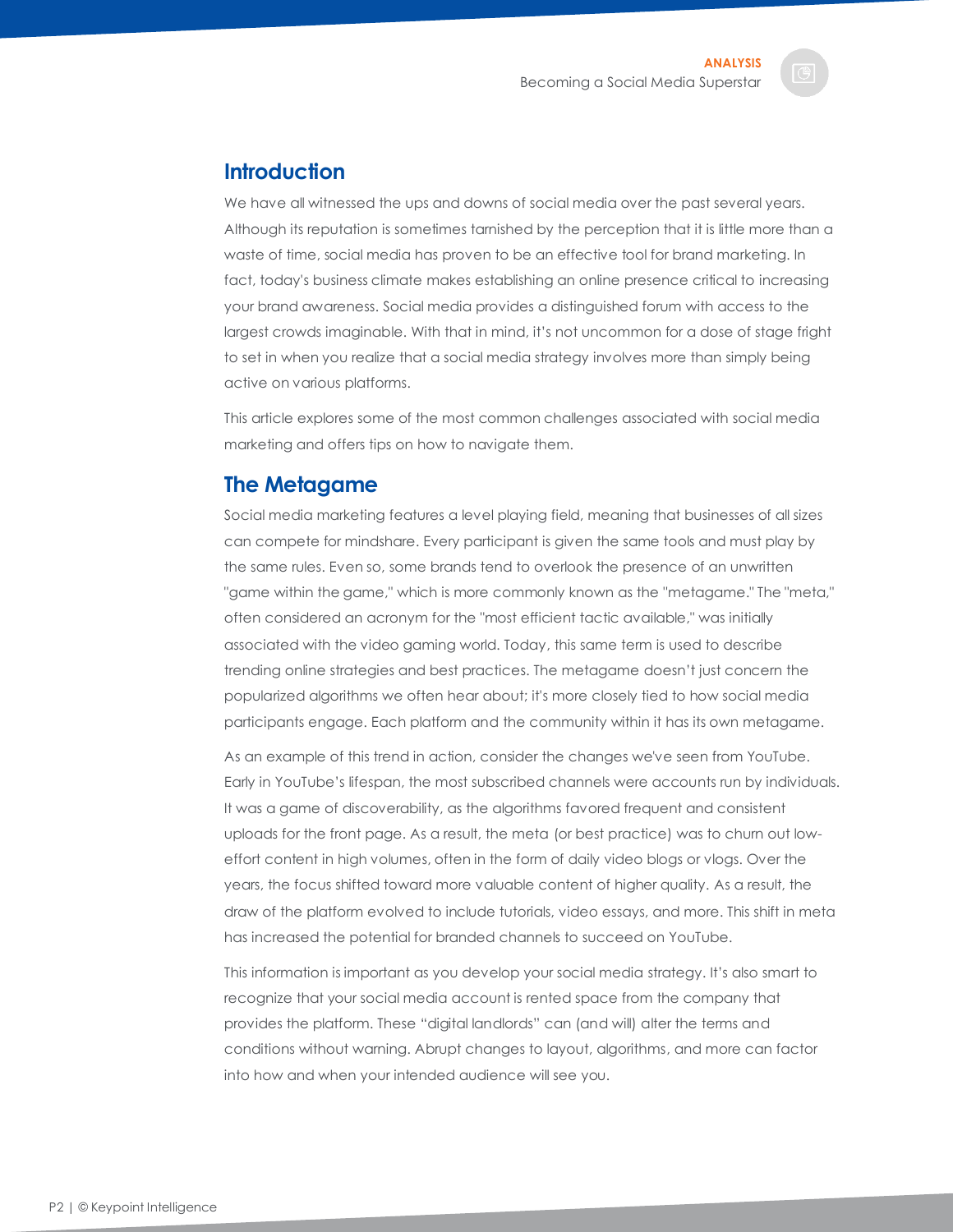### <span id="page-3-0"></span>**The Rewards of Research**

Experienced marketers know that strategy starts with identifying your target audience. One great way to do this is by creating a customer persona, which details ideal demographics like location, occupation, and age. Psychographics or related interests and personalities are also helpful.

Once you have your ideal customer in mind, the next step is using the search functions on Instagram, LinkedIn, and Twitter to explore relevant hashtags (e.g., #print, #art, #graphicdesign). This will provide insight into how people engage with those topics and existing content. Take note of other hashtags that are commonly used in tandem. Your search will likely reveal the trending pain points that are being voiced by your audience. These can become valuable topics for the content you post.

Now, look for patterns among successful brands, including post frequency, content type, and presentation style. For example, is the content long-form, short-form, casual or formal, in the form of blogs or videos? Knowing all of this will help you determine how best to approach your audience.

### <span id="page-3-1"></span>**Selecting Your Platform**

According to a study by The Sprout Social, the top platforms that customers currently use to follow brands include Facebook, Instagram, YouTube, and Twitter. At the same time, however, a relative newcomer to the social media space is also becoming a force to be reckoned with. TikTok has seen incredible growth over the past few years, surpassing 1 billion active users in September 2021. In addition, TikTok recently introduced business profiles, ads, and the ability for creators to collaborate with brands on both paid and reward-based campaigns. Each social media site has its own signature appeal and unique engagement methods, so it's a good idea to establish a presence on a variety of platforms.

Keep in mind that the content you decide on will need to adhere to the style people expect from each platform. Fortunately, there's a platform for just about every marketing goal you may have. For example, live streams may appeal to you if you are searching for a solution to provide information and answer questions in real-time. Instagram and Twitter are prime for succinct interactions using images and text that inform and entertain. Pinterest is popular for visual communications. Think first about your strategy, and there's no question that you will eventually land on a platform that suits your audience and their needs.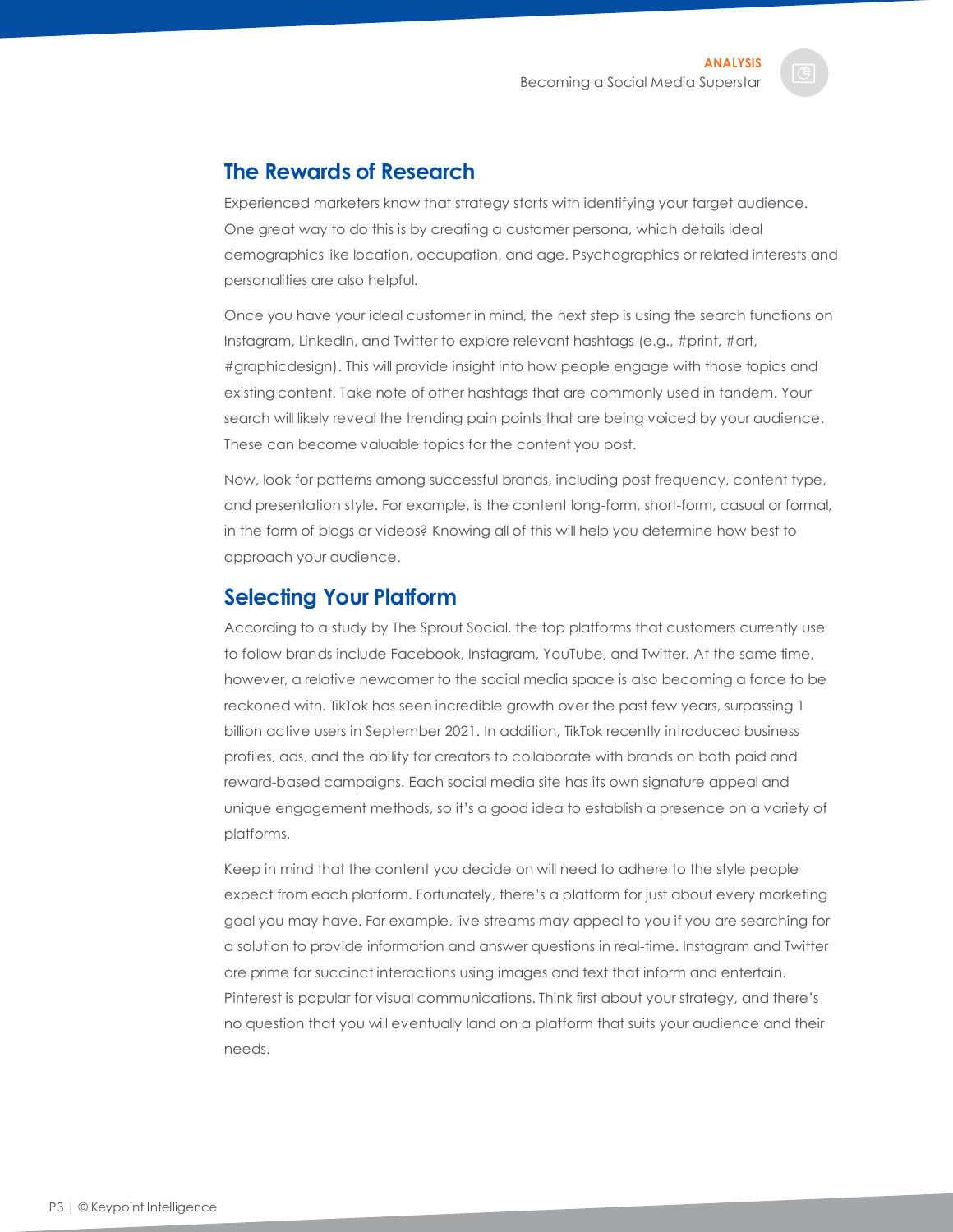### <span id="page-4-0"></span>**Yes, Content is Still King!**

Although the management of social media accounts is free, the content you create for them will likely be your most significant investment in terms of time and money. There are many different types of content at your disposal, including live streaming, blogs, newsfeed posts, infographics, and videos. Everything you post should reflect the values of your company and customers alike. Market data can suggest what works and what doesn't, but your audience determines the true test of effectiveness.

Naturally, a good place to start is by delivering content that resonates with your audience's interests. Some examples are tutorials of your products, education on different printing methods, and tips on color theory or finishing options. The more topics you can cover, the wider the net you will cast. Use all the resources that are available to you—if you have a team of talented graphic designers, have them create infographics for Twitter and Instagram. If someone excels at public speaking and improv, enlist them to host a Livestream. Ask your best writers to draft up scripts for YouTube and snappy tweets. Each type of content has its own unique value. A video can put a face to a brand and make it more personable, while images can break down concepts so they become more digestible at a glance. There are plenty of free online resources to get you started, or if it's in your budget, you can partner with professional organizations to assist with your content creation.

Once you decide on content topics and types, it's a good idea to establish a manageable calendar that will keep you on track. There are many great tools that enable you to schedule posts ahead of time and maintain a consistent output that doesn't require constant check-in. Experienced marketers know that a single piece of content should not exist in a vacuum. The metagame behind this idea is to buffer your content and syndicate it on different platforms. With the proper preparation, you can record multiple weeks' worth of 10-minute videos in a single day. Additionally, a Livestream enables you to create long-form content on the fly, which can be repurposed into shorter form for other accounts.

### <span id="page-4-1"></span>**Measuring the Return on Investment**

It is easy to get distracted by "vanity metrics," like the number of likes or an increase in followers. A better way to measure the success of your social media efforts involves using tools that are equipped with data analytics capabilities, including Hootsuite, Clubhouse, or Google Analytics. With Google Analytics, you can set the parameters for what constitutes lead generated. Look for tools to measure the metrics you've established in your strategy so you can identify the efforts that will deliver the best results.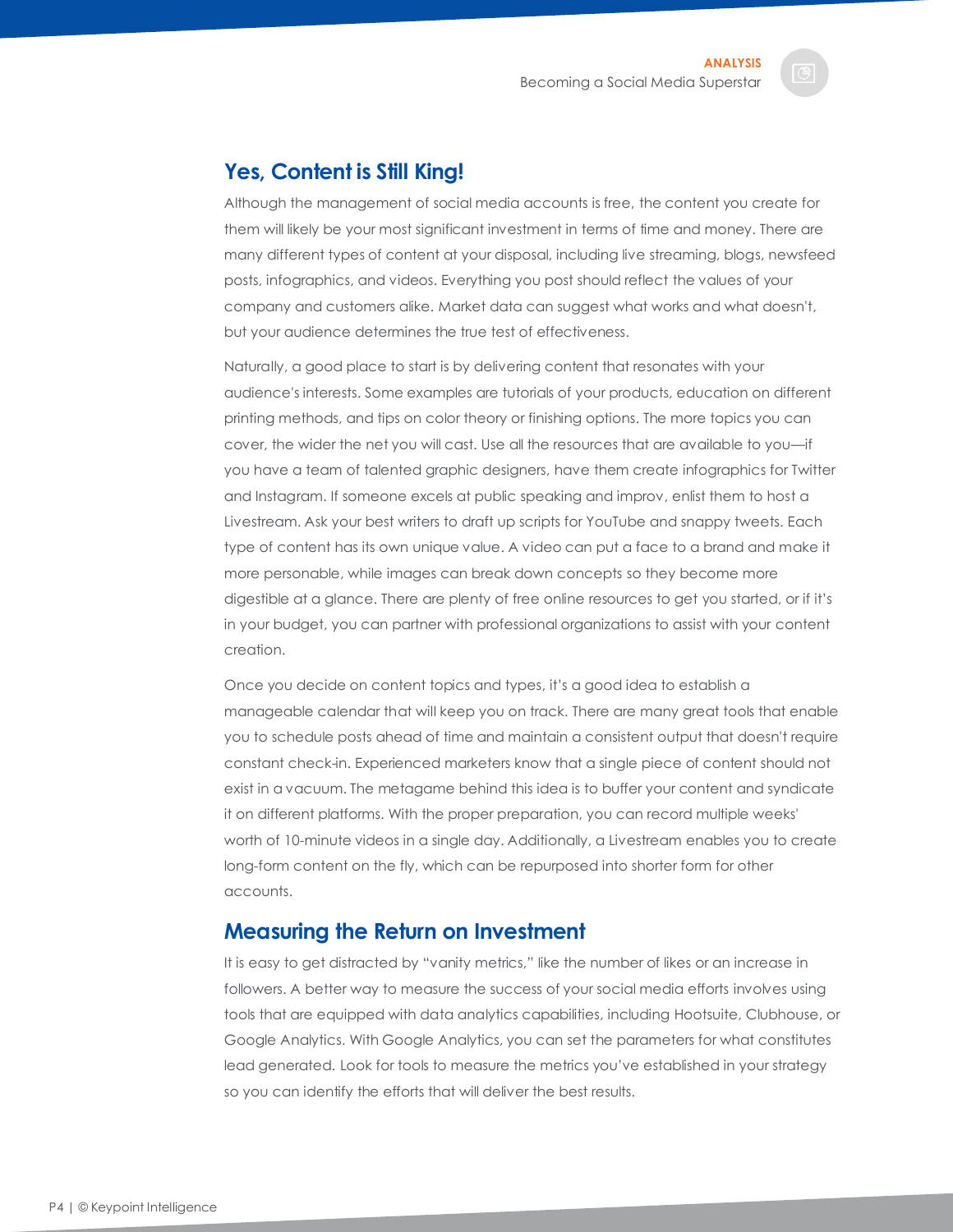### <span id="page-5-0"></span>**Industry Influencers**

One investment that's been tried, proven, and accepted is employing the voice of social media influencers. While you're competing to stand out, the metagame still demands a great deal of collaboration. Today's variety of social media platforms covers every niche imaginable. There's an established audience and community for every possible pursuit, including marketing and sales, design, and workflow, just to name a few. You will find individuals who have risen up to "influencer" status within each of them. These are the people and pages you want to follow, study, replicate, and consider partnering with.

Print service providers offer a physical and visual medium as their product. During your research, keep an eye out for creators that already have your target audience's attention. Find the industry influencers who are making tutorials and leading webinars. If their approach aligns with yours, you have an opportunity to get your brand in front of their followers by offering your services in creative ways. Keep an open mind as to where print services may apply. Every day, many artists and designers will post their latest work to their feed and maybe film a quick 15-second video for TikTok in between. These influencers are seeking their own unique content to present. This opens the door for collaboration, particularly if your firm provides specialized printing formats, finishing, and techniques.

### <span id="page-5-1"></span>**The Bottom Line**

Becoming a social media superstar may sound like a lot of work, but it doesn't have to be! When you're first starting out, take the time to establish a proper system. Without the appropriate approach, a brand will run the risk of sounding like a soapbox speaker instead of a reliable source of information.

Social media is often the first point of contact with valuable prospects, so start small and do what you do best so you can start experiencing the rewards. Over time, you can scale up. Once you've found your voice, you can transform a soapbox into a well-lit stage.

One final piece of advice—when establishing your social media presence, remember the strategies that brought you success in other areas of your business. As is the case with so many other things, it's important to remain alert, flexible, and open to change when required.